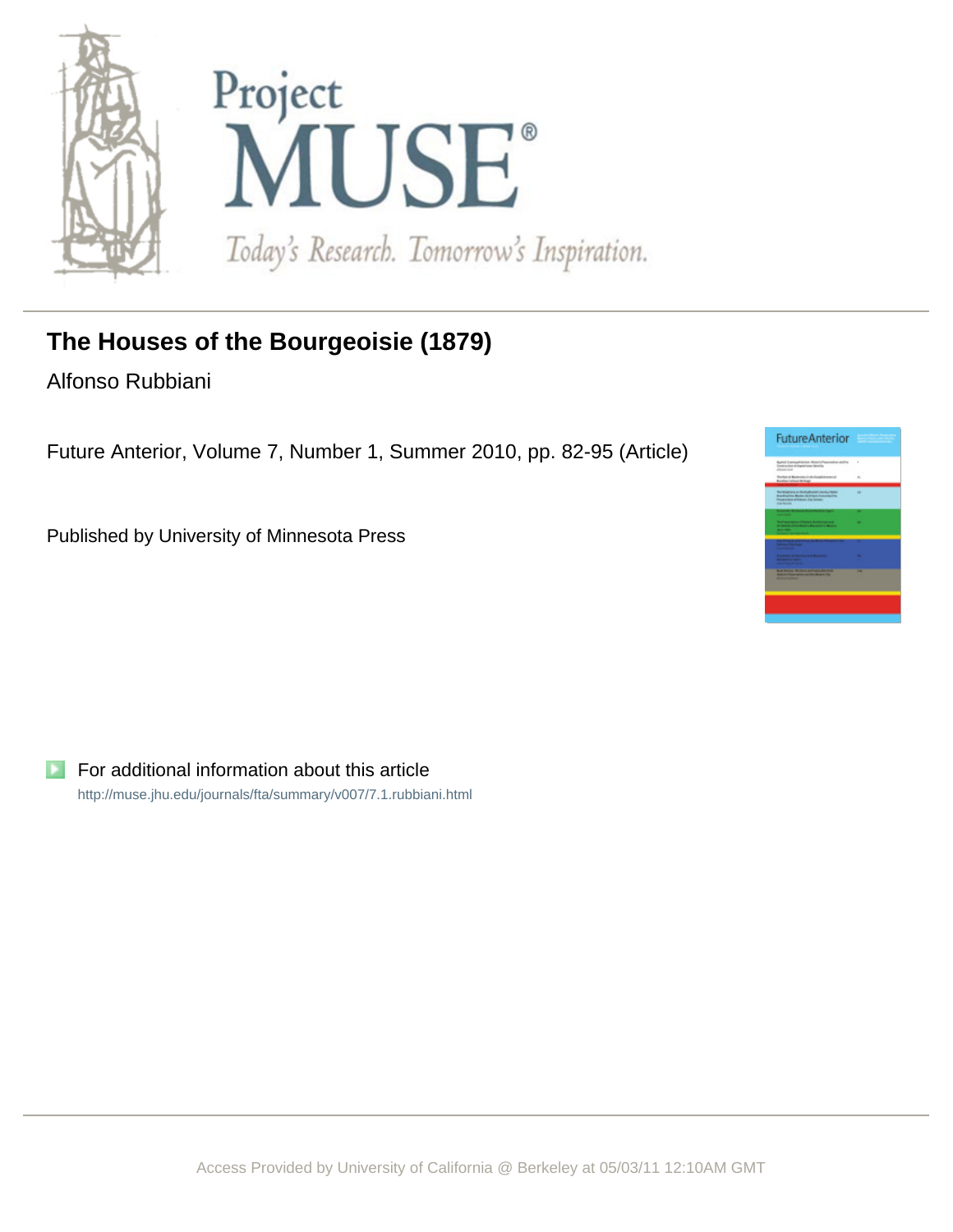

1. Casa Dolfini, Strada Castiglione, Bologna, 1476. Photograph by Andrew Shanken.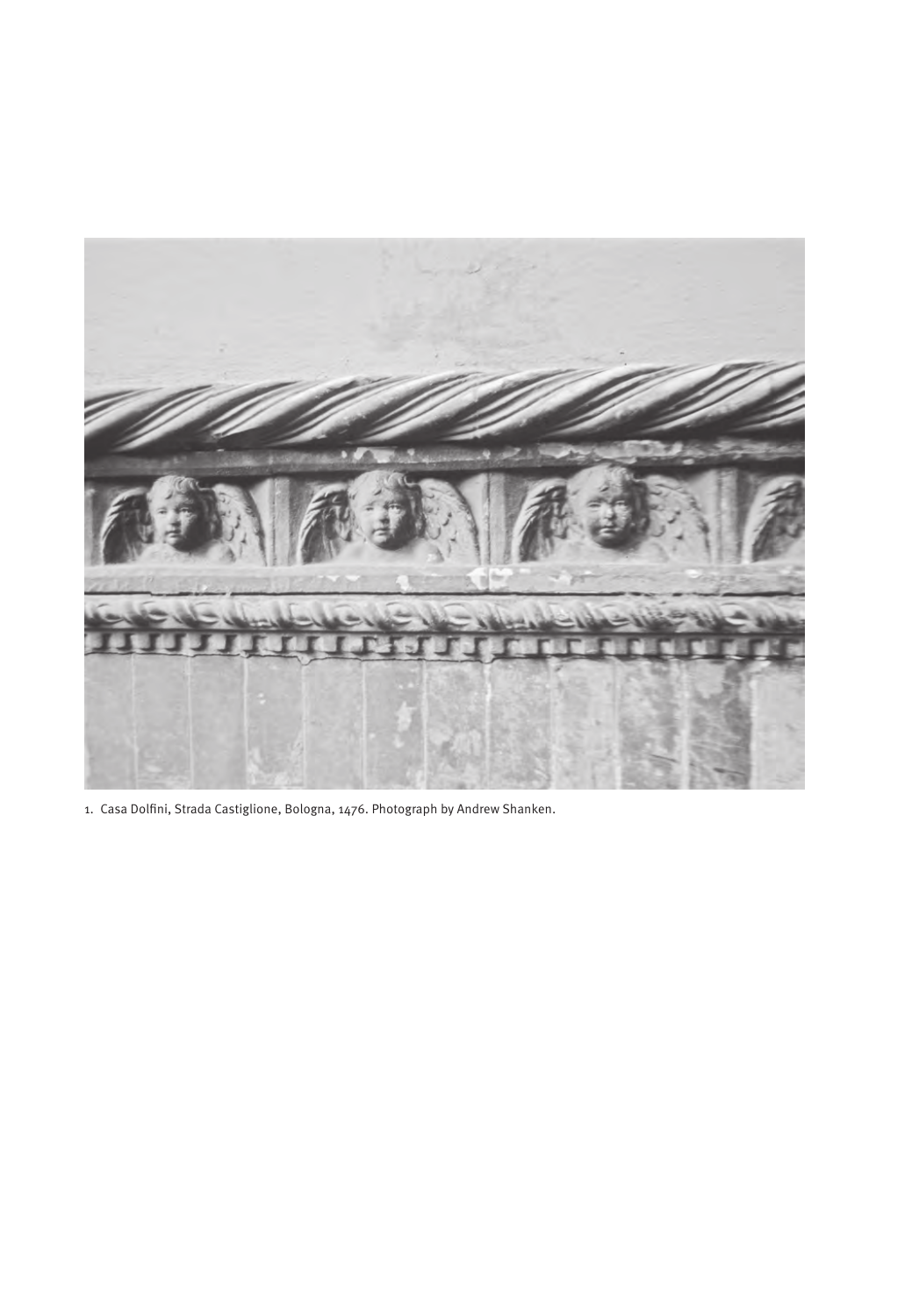The other day I looked at the old hovel on via Malcontenti, leaning on its worm-eaten gallows poles, the one on whose ruins will soon rise new palaces *[palazzi],* or at least the neat and orderly houses of the bourgeoisie (Figure 1).<sup>1</sup>

I wished that the architects who are building anew would look for inspiration at the honest houses of today's bourgeoisie, rather than at those houses that clumsily pretend to be palaces.

It seems to me detestable, these prideful sins committed in such great number in the art of Italian cities in our day, by those *parvenus* of architecture, who covet the property of others and want at any cost to dress them up in the orders of Vignola, or to give them the pretense of a direct ancestral lineage going back to the beautiful buildings of Athens.

There is as much Greek dignity and grace in them as in the choristers and extras in theater, who, dressed in the clothes of Athenian nobility, Roman senators, or the ladies of Corinth, play the roles of mechanics' assistants or hawkers in the market. Truth is not a matter of appearances.

Greek orders and ornament are as respectable a tradition as any other, offering a trove of symmetry, proportion, and moldings in favor today, but which must be recalled in the correct time and place, with great caution and intelligence.

They are part of a classical aristocracy of a monumental nature, and when, in the more inspired times of the Renaissance they came to be recalled with vigor and applied to private buildings, it was by knowing masters who always used them in cases of exceptional dimension and magnitude. These masters made palazzi fit for kings, and not as some rental apartment occupied by a schoolmaster, a purveyor of Tuscan wine, and a magistrate on the first floor, a shoemaker, carpenter, and a policeman on the ground floor . . . and an attic granary used promiscuously for chickens, bundles of wheat, and the huddled family of the municipal streetsweep.

As I see it, a building must tell us what it wants to be, who can live there, and what purpose it serves. It makes me laugh when churches appear like houses and houses resemble churches.

In a city not everyone is a millionaire; on the contrary, we must admit that we can count the millionaires on one hand. Most people belong to the middle *[mediocritas],* to that middle called the *aurea mediocritas,* the source of the genius of the

*Future Anterior* Volume VII, Number 1 Summer 2010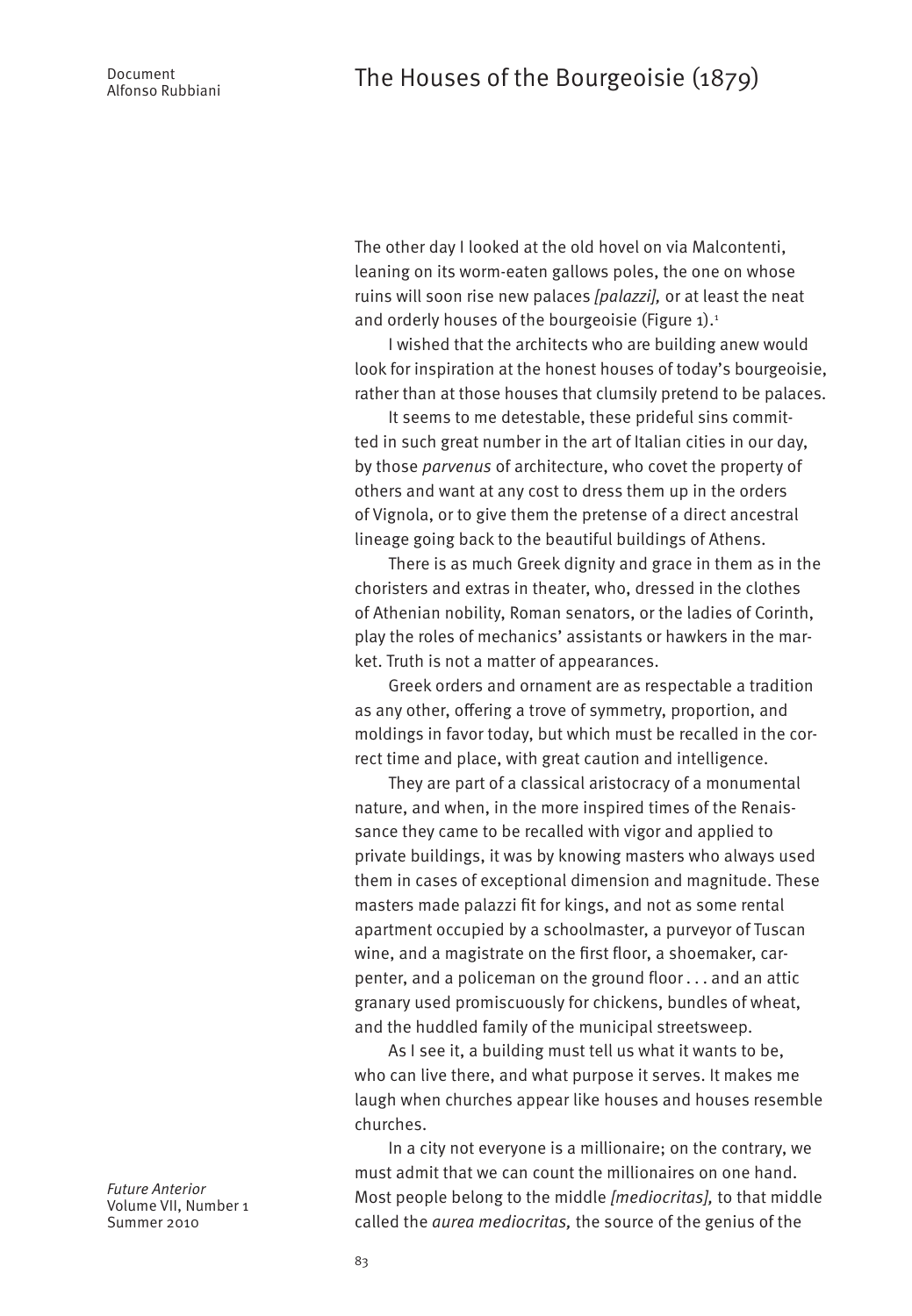Italian bourgeoisie in which we have delighted and of which we have boasted, but of which we are now ashamed.<sup>2</sup>

They have multiplied their palazzi. . . . but they have emptied their wallets. What would that old, beloved wig of ours *[quell buon parruccone piacevole di marchese nostro]* say now, who always remarked of Bologna that it was rich at the office of the census and poor at the mortgage office?3

Certainly it would be possible, my friend, to tell this story differently. A venerable Frenchman, with silver spectacles and white hair, a veritable facsimile of Thiers,4 whom I sat next to one night at the Teatro Comunale and who presented himself to me as a habitué of the salon of M. Thiers, marveled at the great number of palazzi, old and above all new, that he had found in Bologna, no less than in other Italian cities, and added: what richness each one of these grand palazzi represents? My neighbor for the evening could not be persuaded by my response. . . . and you know, it still seems to me today that I was correct in my assumption.

This could be an ingredient, one of many, in the recipe for creating that brilliant illusion that is called *credit .* . . : but I am a *verista.*<sup>5</sup>

And as a *verista,* this morning I felt stunned by the pompous pedantry of the current state of affairs that prevail in our architecture.

I felt the need to take up the pen and to write to you, who possess the bent and fine taste of the critic, to join in a proposal to make it the order of the day in our artistic life to find a genuine and honest type of house for the bourgeoisie.

A number of good reasons whirl in my head like the kaleidoscope of whites, reds, and yellows in Venetian glass.

But lost in the same moment is the hope of telling you everything.

In the first place, there is a moral question, inasmuch as art must have one. For me a house that, in a fit of piers, columns, sphinxes, metopes, rosettes, and moldings, appears like a palace, is not one; for me it is a lie . . . one with short legs, as are all lies.<sup>6</sup>

Just a step into the main door. . . . that's enough. Here you search in vain for porters or uniformed staff. . . . One is lucky to find an errand boy with dark eyes and blackened eyelids, ironing and humming: next, almost always there is a cobbler beating leather or his apprentice . . . and who takes the letters with his sure hands . . . Oh! What hands!

We are not yet speaking of the entry hall and of the staircase . . . with its narrow steps, less than four feet wide, perfectly dark and threatening to collapse: here is what remains of the palazzo, hanging by its hinges. . . . *Mentita est iniquitas sibi.*<sup>7</sup>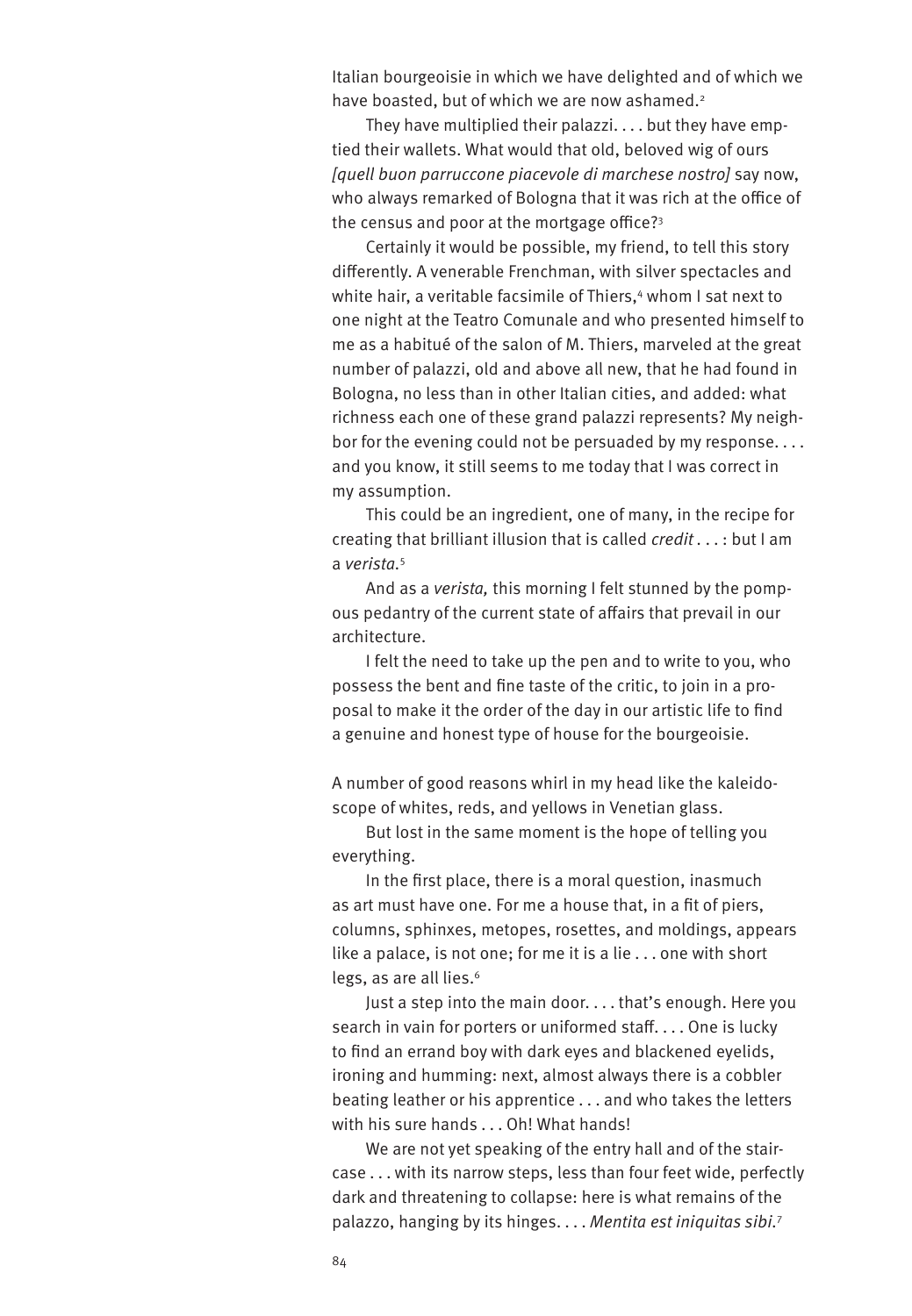In the second place, there is a question of aesthetics. Art without a moral, without truth . . . deviates also from the true standards of beauty.

These houses, which happily raise the incomes of their owners and give a false idea about public wealth, these neopalazzi, after all, are also ugly, truly ugly.

I speak in general, as you know: but the educated critic, who happily possesses a sense of style, does not laugh long at the grotesque hodgepodge of elements; he will laugh at them so as not to cry over the steep cost, and seeing over there the good public with its nose in the air watching it all ecstatically. . . . he feels his lips move involuntarily into a pitiful smile . . . and thinks maybe of Lorenzo De Medici or Luca Pitti!

I am hitting on the sin of the epoch, but I do not have in mind a sinner. It is not in my nature.

And to say that in each one of our cities, in Florence, Venice, Siena, and here also in Bologna, where there is a noble tradition and a shared concept of what is moral, varying in form on the Arno, in the lagoon, and here in the shadow of the towers, there is a tradition, I mean to say, of the old houses of the bourgeoisie.

Why not consider it? Why not reform the type of habitation that measures beauty with the wallet with one that looks to sincerity and good taste for its appearance, that resigns itself to being simply a beautiful house rather than ponderously imitating a palazzo or the Theater of Marcello or S. Giovanni Laterano?

Take the old houses of the bourgeoisie of Florence, with their massive courses of quarry-faced *pietra serena* on the ground floor, and a wall of smooth stone that rises one, then two stories to the roof, which thrusts out ever so broadly on well cut and planed beams; with its windows set in pointed arches formed from *voussoirs* of the best *macigno.*8 Historical windows, through which Bice would have taken the air,<sup>9</sup> and from which the gentle women of Florence, who knows how many times, would have gazed peacefully at their husbands or fathers or lovers gathering into turbulent knots in the streets below at the tolling of the bells of the Palazzo Vecchio.

Or take the old houses of the bourgeoisie of Venice, which fish in the verdigris waters of the canals, with a door off to one side and the double loggia on colonettes, with Byzantine capitals and rosettes. . . . Simple and picturesque like a whimsical sigh of oriental splendor, but tempered by the modest housewives *[casalinga]* and by the foresight of the Christian *borghesi* and western merchants.

In Tuscany and also in Venice, in their good name the tradition was maintained: they never stopped building in this manner.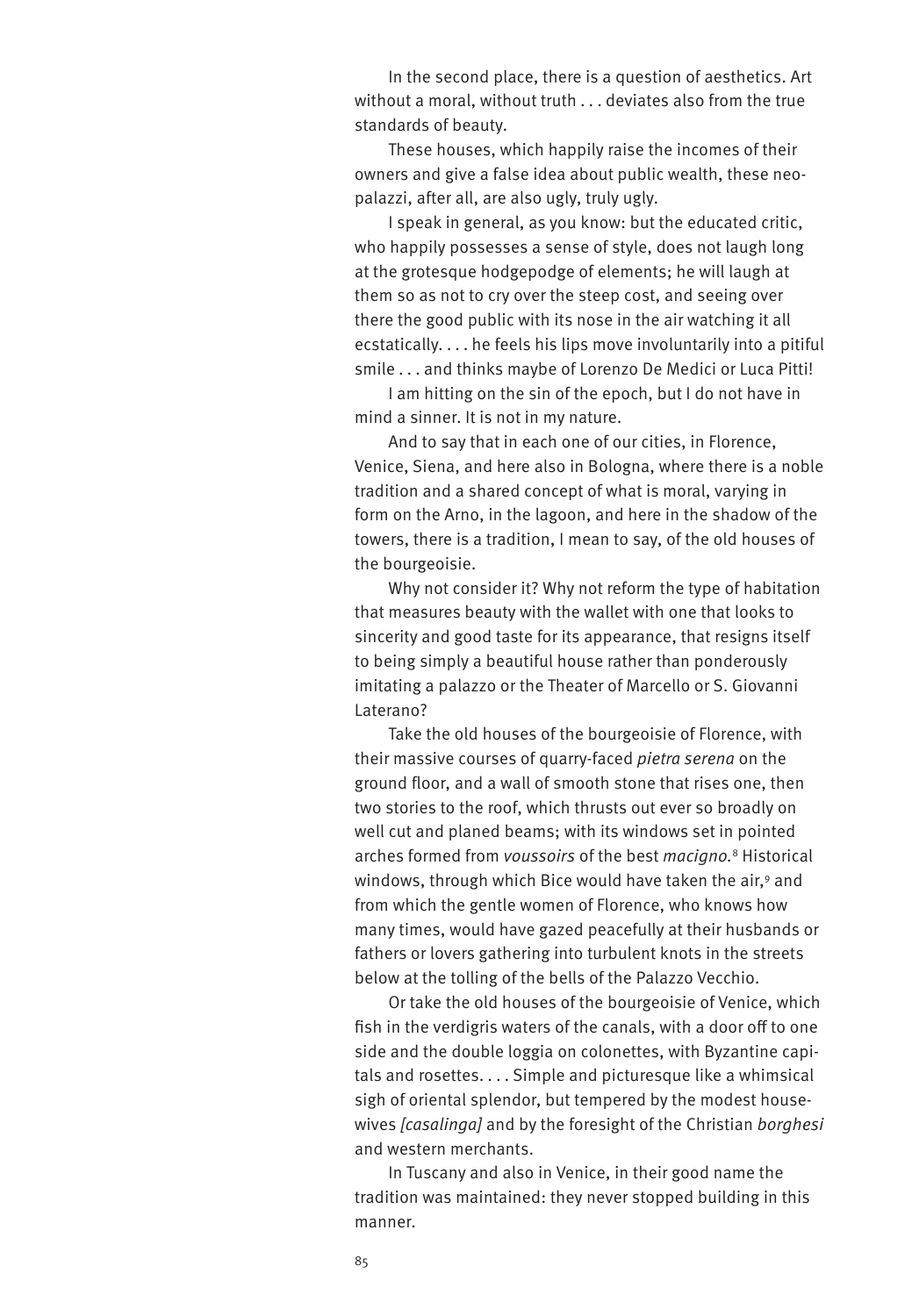In time, two stories became three to better satisfy the growing population as well as changes in taste and in the comforts of life. And they obtained all of this in that type of popular and generous construction, flexible, uncontrived, informal, and without the pedantry of rules . . . precisely like the heart of the people for which art was a form of sincere and gracious expression.

I am not an architect, and do not have the right to tell our masters how to do their work.

But with regard to that kind of wandering *[po' di vagabondo]*, as Giusti called it,<sup>10</sup> that constitutes one of the contemplative habits of the artistic life, when one roams the streets with eyes wide open to all impressions, and hundreds of reflections are born and die on the pupils of the eyes, before even entering the realm of thought . . . how many times I remember asking myself why the architects do not liberate themselves a bit from the memory of the Academy? From that eternal jumble of orders and Greek ornament piled up one on the other? Why not make them go out in the open air, turning to the streets like us, observing the buildings of various centuries, some disfigured obscenely from the privations of centuries of disapproval, and restoring them at least in thought, if not with the hammer, to their original glory? Why do they not study in order to develop in themselves a new erudition, steeped in historical experience and a culture more original, more sincere, and open . . . rather than one based on the monotonous and narrow ideas acquired by following the formulas of the work of Bramante, Palladio, Vignola, and Bibbiena?

A few fragments are enough to provoke a hundred ideas. A tiny window, a bit of frieze eaten away by the intense cold and weeds, or an arch filled in with stone could be the point of departure for conjuring up a graceful and new whole.

A house bearing the scars of many centuries, perhaps hundreds over hundreds of years of restoration or expansion evident on its face, which by chance have created a felicitous eclecticism and given vitality to the interlacement of various and pleasing elements. They are pleasing, I said: But tell me why *I* like this, asked a passerby?

Why, above all, do these architects forget the beautiful houses of the *borghese* from the fifteenth and sixteenth centuries? It is unfortunately true that for the most part, after the pestilence of the seventeenth century, after the earthquakes, after the epidemic of the Baroque, in ignorance the foolish proprietors mutilated the crenellations, closed up their arches and windows, or silenced them unrelentingly with whitewash.

But not all of them suffered such misfortune: under the vile layers of white lead, under the cracked plaster, one catches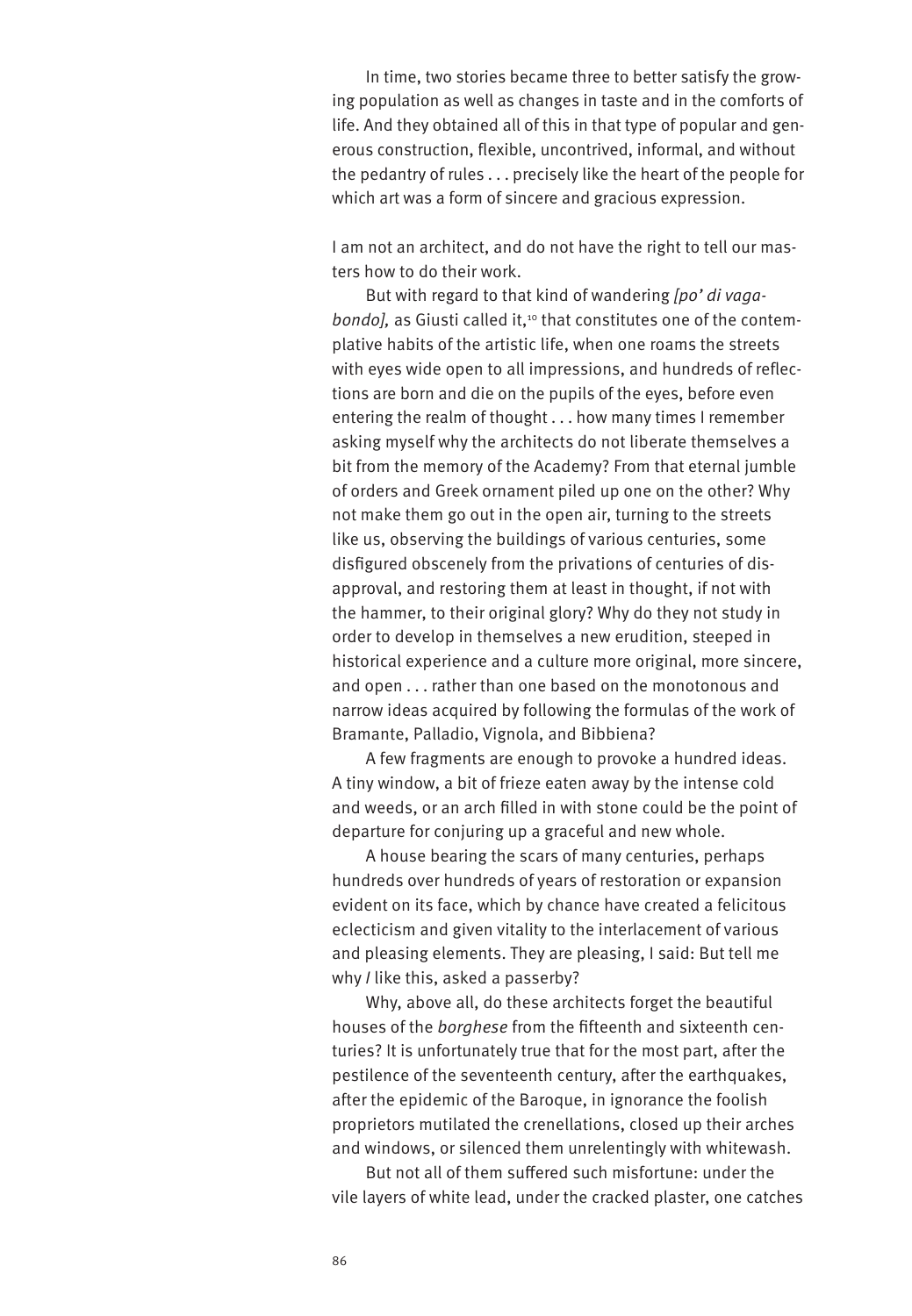sight of the beautiful old lines and they seem to laugh at the artists as if they were the prisoners of a stupid, impertinent pasha behind the veils of the seraglio.

It seems that they are asking our geniuses in the arts to free them . . . But the owner does not always understand that the house needs to be restored, nor always does he have the money for it.

What remains to be done? To restore them with imagination and with common sense applied to the subject; and remember them when the *Comune* widens a street, when we build anew, from the foundations, when the architects are asked for a design by one, two, or three citizens who, not being obligated to leave a monument, *non tantum domino sed*  patriae ornamentum,<sup>11</sup> instead need to rebuild their houses with a sense of duty to reconcile private utility with beauty, civil considerations with perpetuity.

(Parenthetically, it must be said: inasmuch as consideration of beauty is not a rebellion against modesty and economy, so is it true that all the sumptuousness of bad taste costs double that of the true and fresh work of genius.)

In Bologna, for example, it seems to me that there exists an inspired type of *borghese* house: the question will be what form it should take today.

There is the house, for example, of the 1400s. The portico has wide arches that span boldly with minimal bracing, locked in place with powerful keystones, and resting on cylindrical or octagonal columns that are slim but sturdy, making the vaults as resonant as bronze.

The long arcades, all open-air, are sculpted with ornate bands of shells, cherubs' heads, dentils, or with the dense sort of interlacing patterns in which the medieval artists exercised both their good taste and the mystery of their imaginations (Figure 1).

In the capitals . . . the maximum freedom of choice. The oldest houses have cardoon thistles that flower into pointed arches *[il caspo di cardo della flora ogivale],* which the Middle Ages substituted for the tiresome Greek acanthus; the wild thistle of our meadows, which, from the center of its symmetrical husk, with its leaves unfurling over the neighboring grass, thrusts a rigid stalk, fearsomely armed by a fortress of foliage crowned at their tips with flowers, of which the Gothic pinnacles of the old cathedrals of Germany and Italy bear a likeness (Figure 2).<sup>12</sup>

Our houses of the 1400s also have pointed arches, but in reality they are ample and open balconies out of which flowed the broad-mindedness and brilliance that informed city life and in time came to diminish the need to maintain our private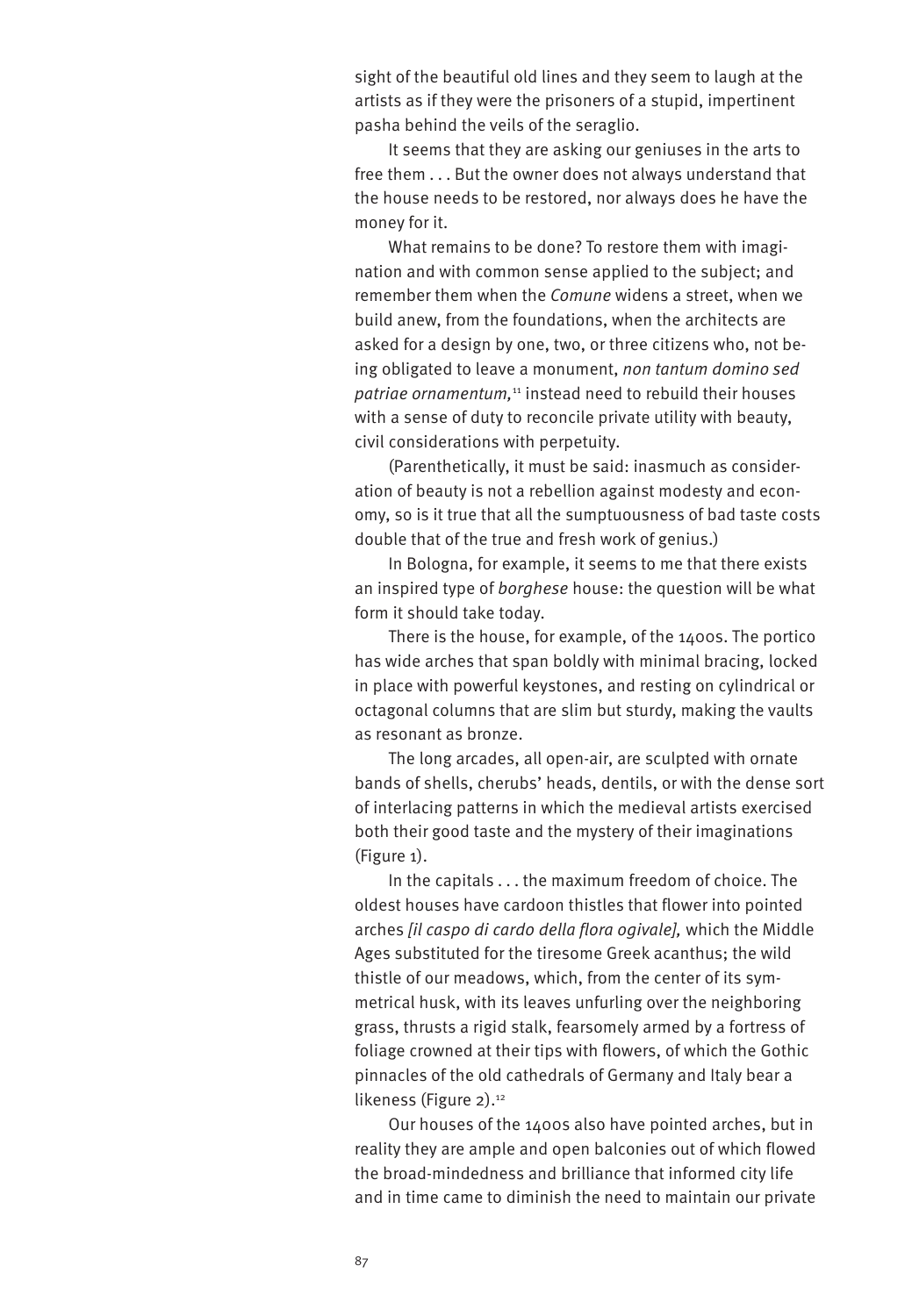

2. Terra-cotta cardoons, 19 Via Santo Stefano, Bologna. Photograph by Andrew Shanken.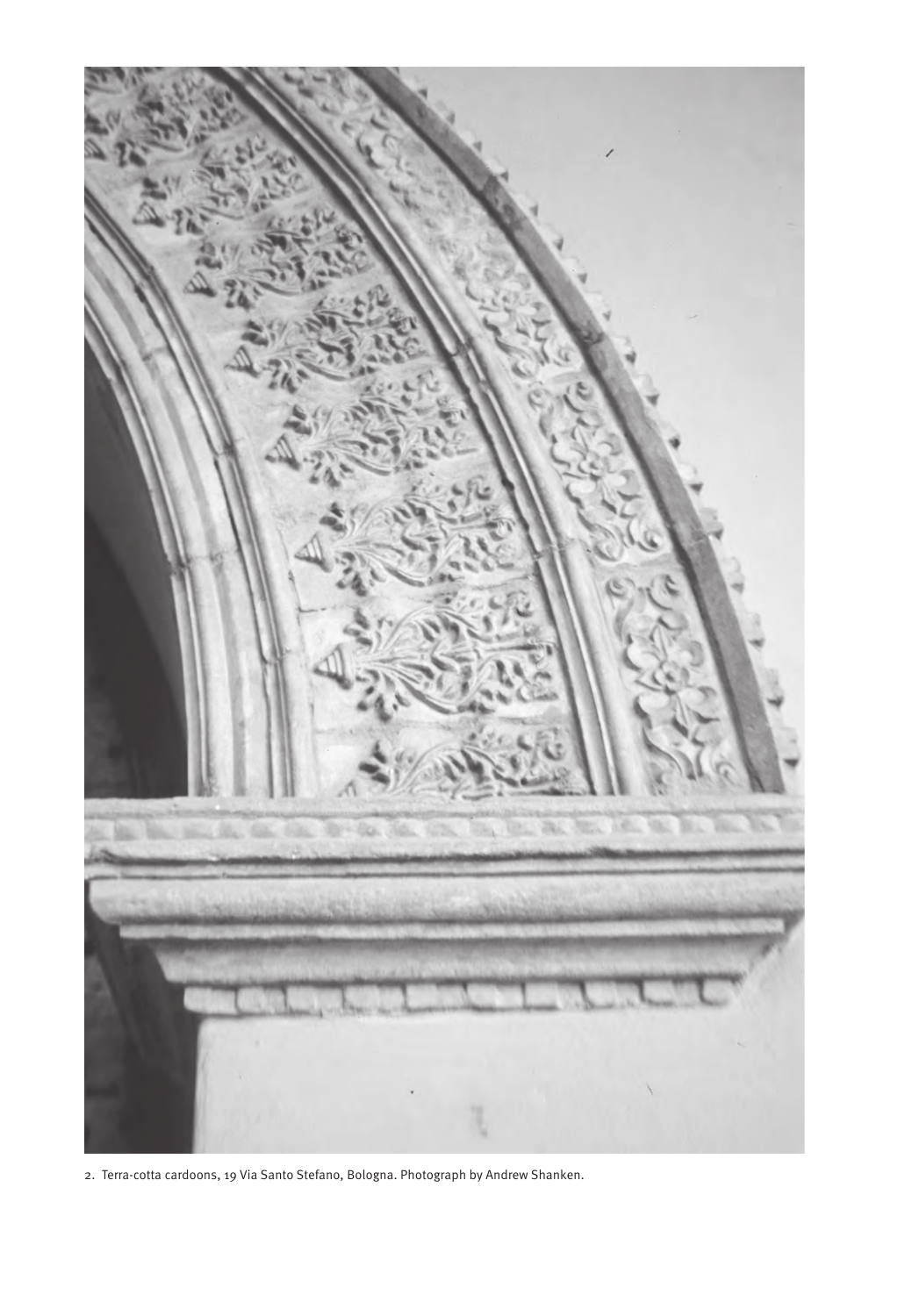houses as fortifications. The struggles between the Guelfs and Ghibellines were finished.

They are beautifully ornate windows with elegant terracotta on the outer edge of the arch or intricate designs carved into the stone itself, with perpetual spirals that descend to the end of the balustrade.

Some of these houses are rich, while others are very simple: as the people wanted and according to their means.

A terra-cotta cornice runs under the roof. Out of the kilns that furnished these ornate materials came well-cooked bricks, each one presenting on one of its faces an ornamental element, but in a way that allowed the imagination of the architect to bring out various combinations and with the same material give variety to the cornice.

With other embellishments of art came novel modifications.

The pointed arch disappeared from the windows of the story above the portico, replaced with a round arch: there emerged *bifora* of exquisite elegance (Figure 3).

The memory of Classical Greece and Rome was recalled in the ornamentation of the cornices, corbels, rosettes, dentils, and egg-and-dart patterns: but with full freedom of choice in their arrangement. They enriched the capitals, not only with thistle, but each with a different design, a diverse interlacing of coats of arms, acanthus leaves, and carved heads *[testine],* while never disturbing the harmony of the whole.

These, our traditional *borghese* houses, have to my eyes an entirely special character of beauty that in the moment cannot be defined other than with the vocabulary of—the picturesque.

This is better explained if one thinks of who furnished the designs to the master masons. Most often in the fourteen and fifteen hundreds it was the painters.

And in fact so many of our houses, like the Palazzo Fava, the noble house at the corner of Via Grade, are the true *Francias* of Bolognese architecture (Figure 4).13 I cite the case of Bologna, but my words fit every city in Italy that left a trace of itself in the history of art.

The Italian spirit made it possible to maintain the noble arts in a harmonious whole, because art remained art instead of splitting into branches, one independent from the other: what held for art also held for science. But it was all in vain: as things grew specialized, they divided and subdivided infinitely, in art as in science, amplifying the horizons of research and deepening the elementary analysis. This was no less true for being part of a hierarchical order in which the arts and the sciences had lost their way. The decorative arts, for example, have forgotten that they were subordinate to architecture, as the sciences have lost track of the fact that philosophy is their natural master.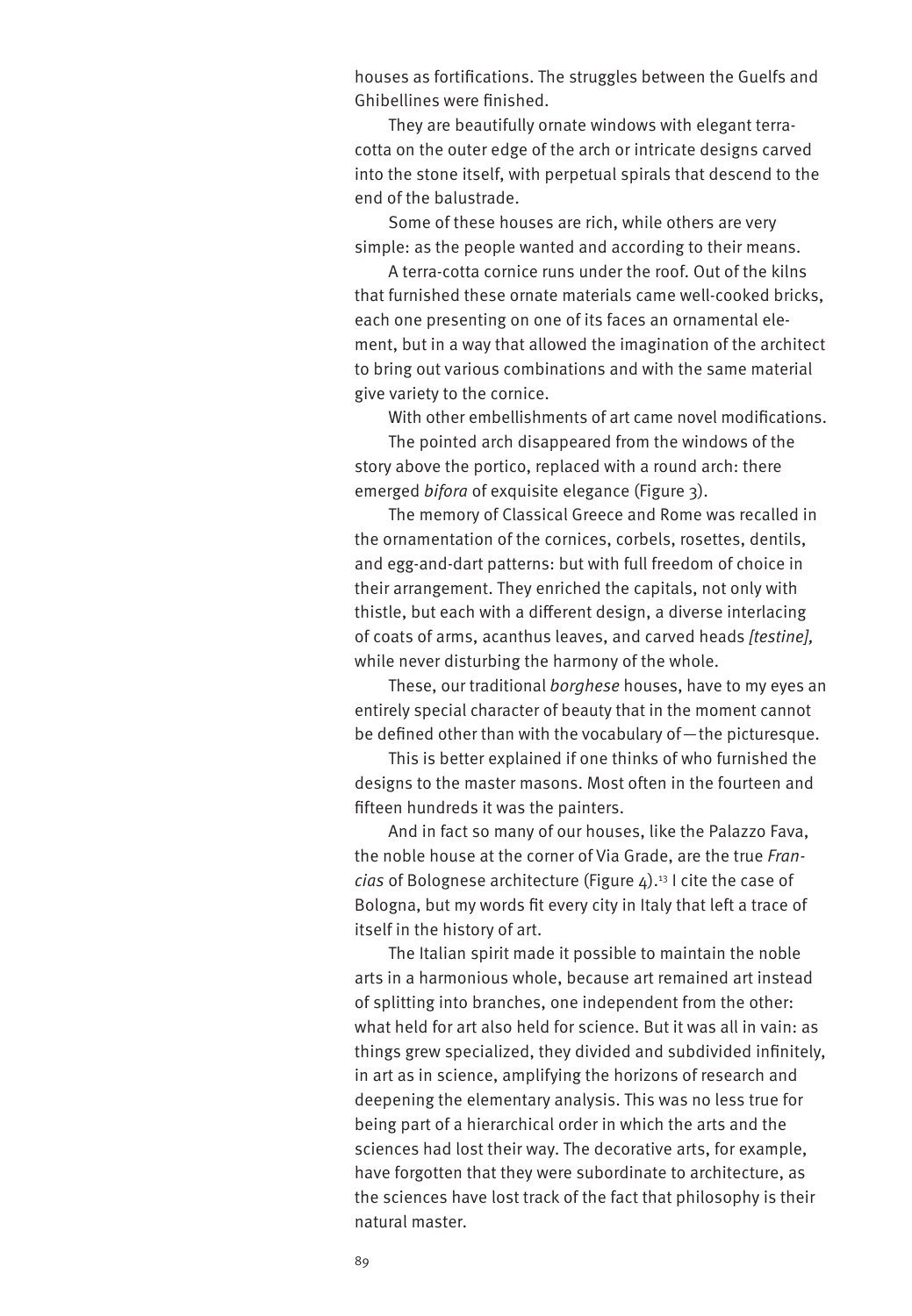

3. Bifora, 15–13 Via Galliera. Photograph by Andrew Shanken.

The sense of the total work of art, the effect of picturesque excellence, was lost in the art of building: as the concept of order, that most eminent philosophical concept, dimmed in the arts, anarchy visited the sciences.

The continuity of buildings, which together constitute the city, inevitably creates an entirely artificial environment, where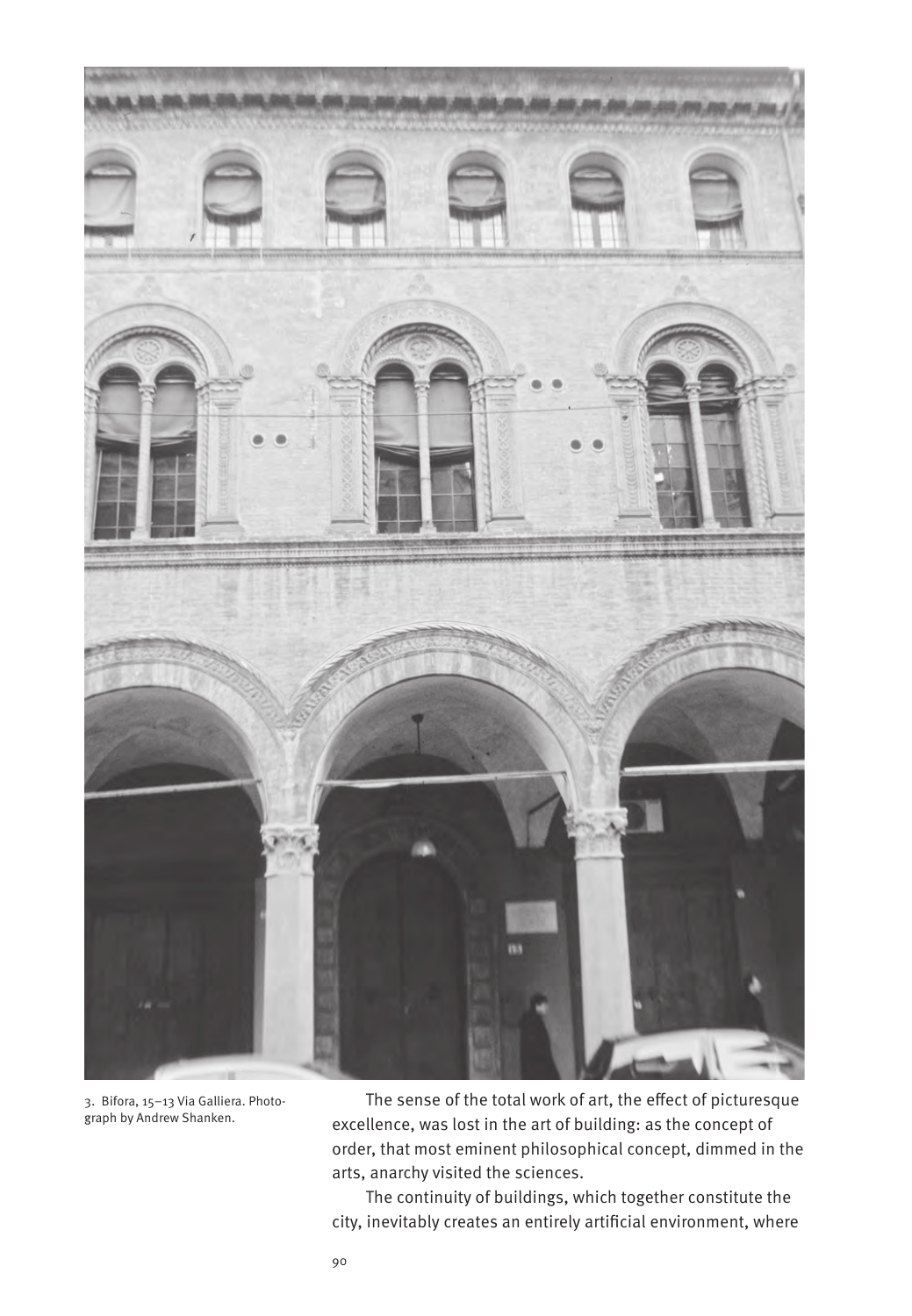

4. Cortile, Palazzo Fava (now the Museo Civico Medievale). Photograph courtesy Sailko, Wikipedia Commons.

every square inch is the work of man. Nature—grand, beautiful, invigorating nature—does not smile upon the city except from the heights between the roofs in a faint smear of blue sky or from some small green area of dusty laurel trees or magnolias, seen through the railing of a fence.

And it is instead the open fields, where all is varied and all is part of a harmonious whole, that perennially renew the thoughts and inspiration of man.

To study only the city adding layers to itself, new buildings on top of old, is perhaps to fall into the error that Leonardo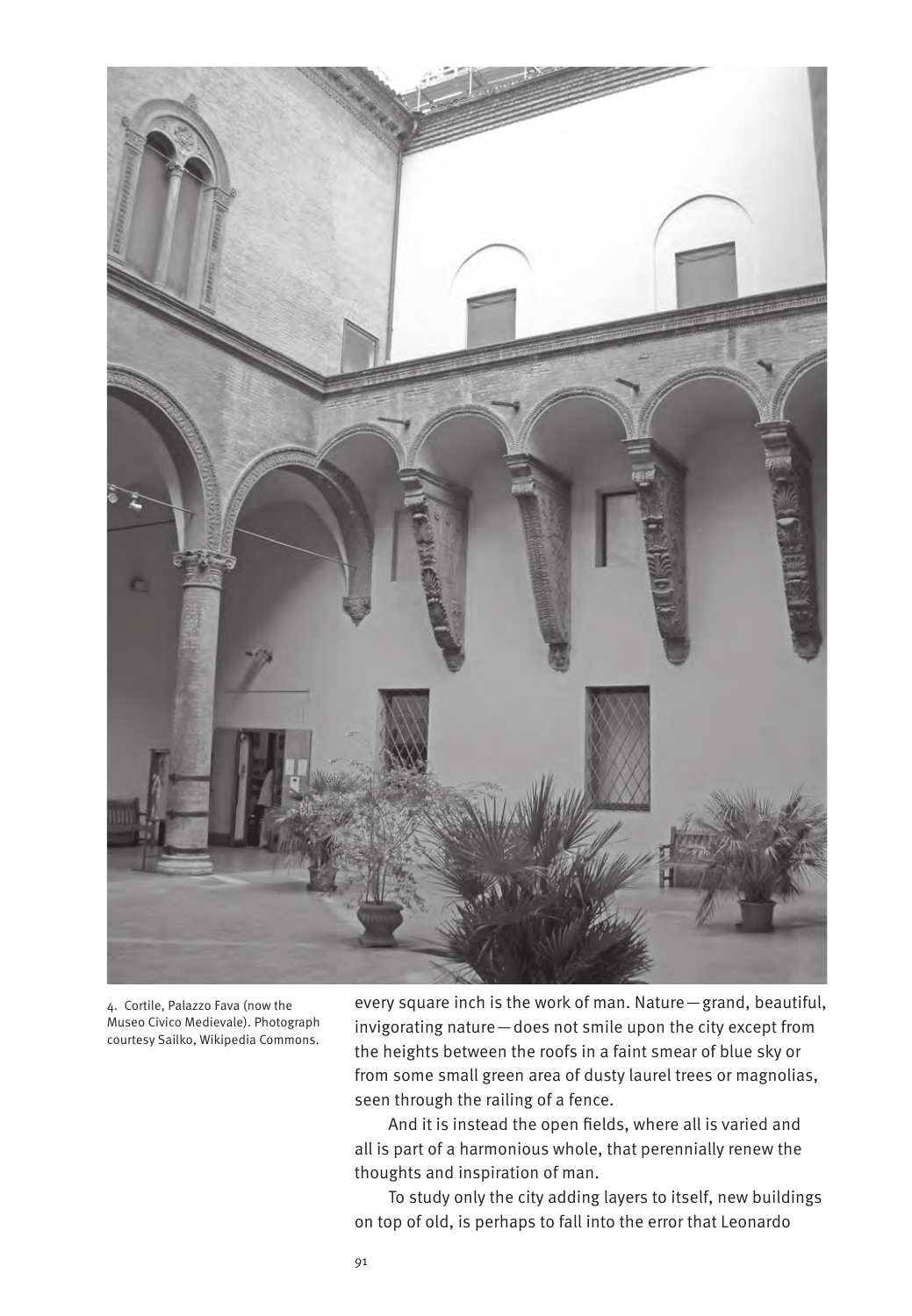da Vinci condemned in his immortal injunction. Leonardo, a *verista* and idealist in his own time, wrote: "Artists, do not imitate the manner of others: they will call you the grandsons rather than the sons of nature. One must turn to nature in its great abundance, from which all the masters have learned."

The aesthetic disciplines found this wise. And our Bolognese artists, for example, who paint their figures as if done in the open air rather than in the studio, endowing each painting with a vast horizon of countryside filled with light, poplar trees, cascading water, mountains and *palazzine,* one sees at their exhibits how much they esteemed these aesthetic standards by comparing their images with nature.

Those *palazzine* that harmonize well with the green fields of the countryside, they give license for building them the same way in the city. Conceived originally by artists as ornamental accessories of the picturesque landscape, they transferred them into the artificial ambit of the city, with all their native character, and nevertheless they appeared to us picturesque.

Similar things took place right under our eyes. Where the modern mind tried to solve entirely new problems of construction with new materials and with new resources, as, for instance, in the buildings of the universal expositions, it is easy to ascertain when the fantasies of the architects instinctively searched outside of the city, far away in the villas or countryside, for a way to recast into a single whole, which was at least picturesque, all the various elements, old and new, for building and for ornamenting them.

When forced by impossible circumstances to abandon the rules and precept of the Academy, the architects of the great palaces of the expositions had to trust their own good genius, and we have seen them confidently recast into new wholes the apses and naves of the Middle Ages with expansively wide windows, Moorish towers, crystal transepts with winter gardens, Greek peristyles, Babylonian ziggurats, the crescent-shaped arches of Arabia, all the sincere souvenirs of the past and the whimsical novelties of the present, in one building; and nothing worries them except that their building, as it towers over the leaves of the trees, between the rainbows of the fountains, against the blue horizon of the sky, and mirrored on the tranquil waters, would create an enchanting, picturesque scene.

The people cried out: beautiful, beautiful, gorgeous.

And the erudite, the immortals of the Academy could demonstrate that not one of the artistic precepts came from a respected architect, while in their heart of hearts they cannot deny that perhaps it is beautiful.

*Habemus legem:*14 they exclaimed with horror, all the pedants in front of these new works of art, as the Pharisees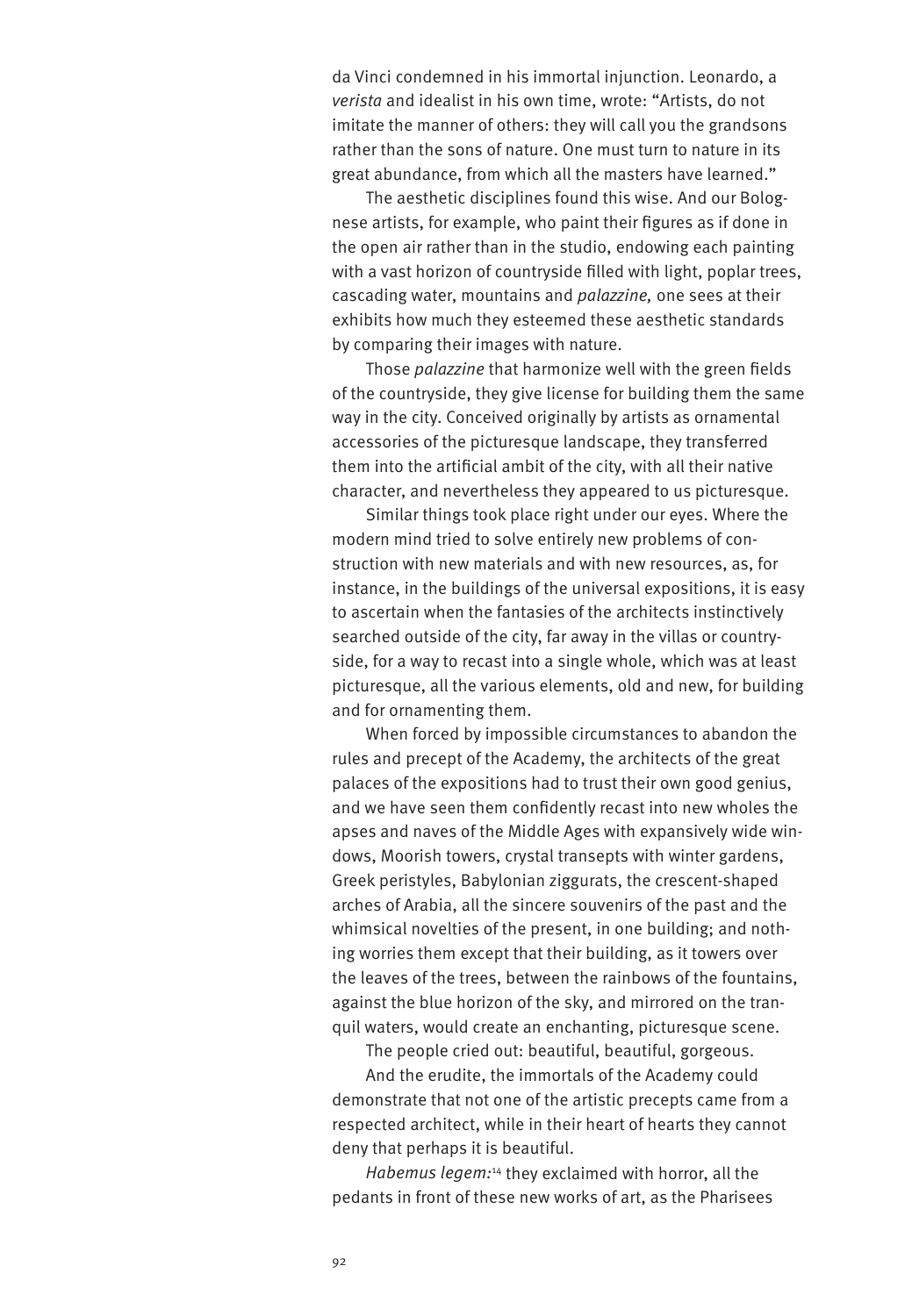and Scribes before them. But the laws grow old and when political laws are in decline, one appeals directly to natural ones, taking them as the standard for new laws: when the precepts of art are in decline and fail to meet the needs of the day, appeals to nature free us to attempt new experiments in its virgin environment.

And here in substance is the theory of the picturesque. It is the freedom that nature grants to the conceptions of the genius, according them the right to be admired as true works of art, even though they do not have precedents in the history of art. One part nature, one part accident, one part the heart of the people who for the first time arise to applaud, and a new art takes shape in spite of the reluctance of the Academy and despite the resistance of conventions.

We are approaching a new epoch of taste: of symmetry we have tired, that *equalitas numerosa* of Saint Augustine. Modesty aside, we are capable of sensing beauty, or more properly, harmony, even when our eyes do not immediately see it in the expected form of classical proportions and formulas.

Therefore let us enlarge the horizons of art: and when a building appears picturesque, brought forth from the bosom of nature but transplanted into the city, then one can say: it was made neither by Vignola, nor by Tibaldi, Sansovino, or Bramante.

Sons of nature and not grandsons they must be, as Leonardo da Vinci said. I do not doubt the results of following his advice: our cities must be ours and not made in the styles of previous generations, who had other ideas, methods of construction, economics, and needs: the city must be born of the living, not of the dead.

And if I sing the praises of the houses of the bourgeoisie from the fourteen or fifteen hundreds, it is not because I want to return to the houses of the Middle Ages, as you well understand; it is because they demonstrate the wisdom of my thesis, giving historical proof of the freedom behind all of our arts, because they are the sons of the picturesque as I would like to see the picturesque taken on, as a movement for the renewal of the works of the so-called *genio civile* (the state office of public works); whose "genius" we can now question whether it was real or the routine of the most mediocre (Figure  $5$ ).<sup>15</sup>

I know that reform demands that we persuade *ab Jove,* that we must begin in the schools of applied design that serve architecture . . . but I always like to establish the impoverished need before suggesting modestly some corrective . . . never to lay bare that which is called—responsibility. It is this that too easily injures the individuals rather than easing the painful lessons learned from public humiliation.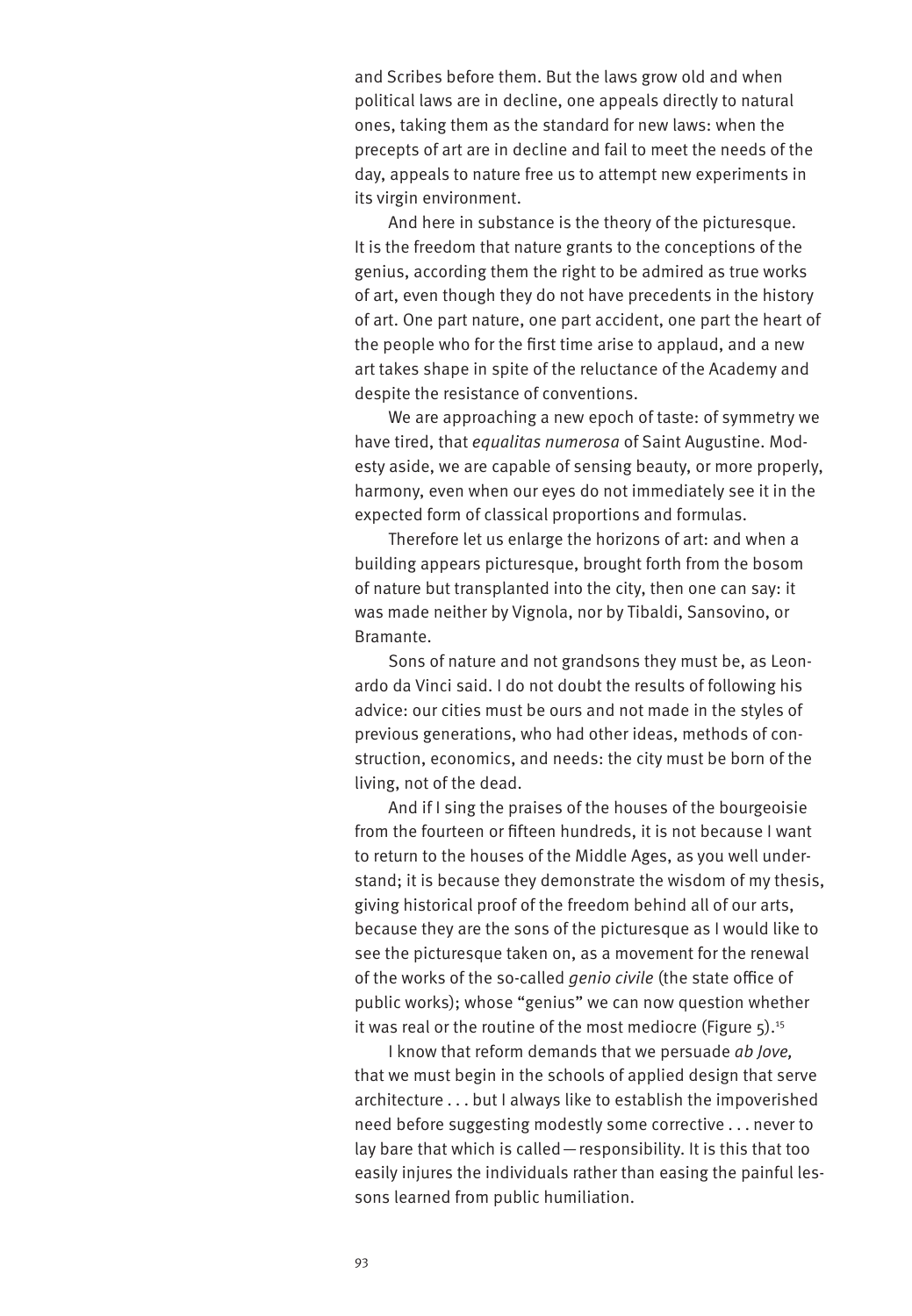5. House on wooden stilts, Via Marsala, Bologna. Photograph by Andrew Shanken.



## Endnotes

Translated by Andrew M. Shanken and Francesco Ceccarelli. The article originally appeared as "Le case dei borghesi" in *La Pace* [Bologna] (June 6, 1879); this translation is based on the 1879 text as it appears in Alfonso Rubbiani, *Scritti vari editi e inediti* (Bologna: L. Cappelli, 1925). We would like to thank Matico Josephson for his help in translating the more nettlesome Latin phrases. We have tried to leave some sense of the rhythm and grammar of Rubbiani's writing, much of which comes through his endearing habit of punctuating the way one expects he might have spoken, with colons and semicolons offering the sorts of natural pauses of speech. 1 Via Malcontenti, a street in Bologna that was undergoing rapid modernization in the 1870s. In this essay, the Italian *borghesi* is translated as "bourgeosie," which can also be more loosely translated as the middle class.